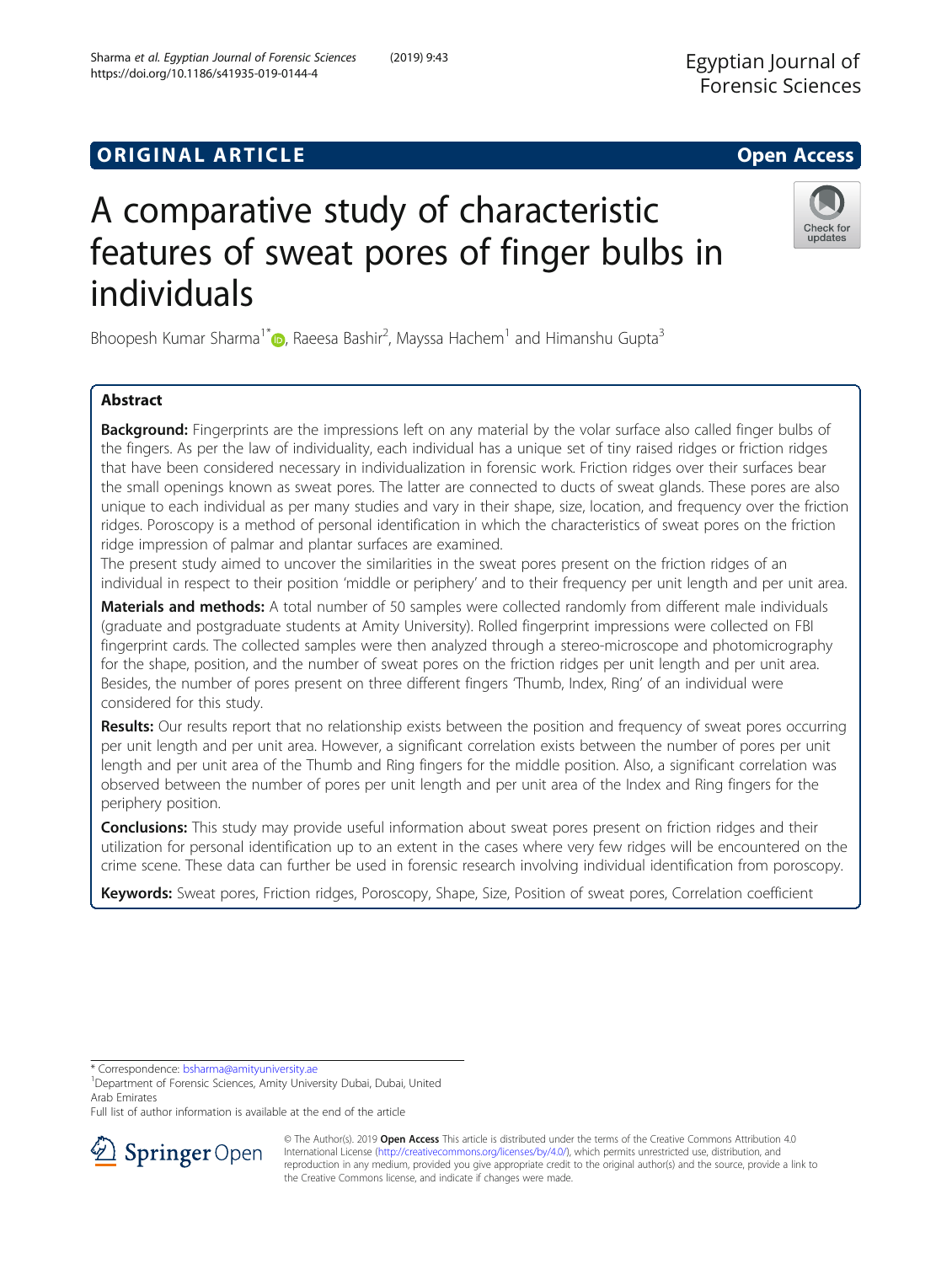## Background

Poroscopy is the study of sweat pores present on the friction ridges of palmar and the plantar surface and is a method of personal identification (Bindra et al. [2000\)](#page-5-0). It has proved to be a valuable tool in forensic science (Wilder and Wentworth [1918](#page-5-0); Cowger [1983](#page-5-0)). In 1912, Locard established the use of poroscopy in personal identification. Locard observed the ridge characteristics present on the fingerprint pattern and showed that the sweat pores are permanent, immutable, and individual. These pores are useful to establish the identity or otherwise of individuals when available ridges do not provide sufficient ridge characteristics (Bindra et al. [2000\)](#page-5-0). Locard proposed factors for the analysis of the pores for personal identification. These factors include the number and frequency of pores, the distance between two continuous pores or interspacing, the size, shape, and position of the pores on the ridge (Figs. 1, [2,](#page-2-0) and [3](#page-2-0)) (Wilder and Wentworth [1918](#page-5-0)).

Many pieces of research have focused on studying the characteristic of friction ridge mainly the sweat pores among different sex, ages, and populations (Bindra et al. [2000;](#page-5-0) Wijerathne [2015;](#page-5-0) Tafazoli et al. [2013;](#page-5-0) Nagesh et al. [2011](#page-5-0); Preethi et al. [2012](#page-5-0)). Several studies showed that there is no significant difference in the pore characteristics morphology on the epidermal friction ridges between males and females and that the number of pores does not significantly vary.

Several studies have been conducted on palm prints of individuals and sweat pores for their shape, size, position, interspacing, and number per unit area. Findings showed that the identification of an individual with the help of poroscopy was as



digital micro camera showing individual types of pores in a rolled impression of an individual on the flowing friction ridge of an individual

reliable and accurate as ridge characteristics and can be compared with the results obtained through the study of ridge characteristics (Bindra et al. [2000\)](#page-5-0). Poroscopy was also used as a valuable tool in anthropological studies in forensic science and considered as an essential component in the modern automated fingerprint recognition system. Poroscopy is the third level detail of the friction ridges and therefore, felt more accurate and reliable (Wijerathne [2015](#page-5-0)). Tafazoli et al. ([2013](#page-5-0)) examined the biological variability of sweat pores in the fingerprints of a sample of the Fars family from the Iranian population. Size, number, position, and relative distance of the sweat pores on the fingers and toes for 20-year-old Iranian males from the Fars family. Their findings showed morphological variety within the sweat pores of the Fars family of the Iranian population. All mentioned studies provide evidence to support the fact that poroscopy as an essential tool in individual identification. Also, several studies have focused on the association of different medical diseases with characteristics of pores helping in the early prediction of later disease occurrence in high-risk individuals (Khosravi et al. [2011\)](#page-5-0).

The main objective of the present study was to focus on the similarities among the sweat pores present on the friction ridges of the fingers of an individual and to make out the significance of the position and frequency of the pores in relation to each other.

## Materials and methods

A total number of 50 samples from different male individuals (graduate and postgraduate students at Amity University) were collected randomly. Rolled fingerprint impressions were collected on FBI fingerprint cards with the black fingerprint ink using ink slab and roller with all appropriate precautions to get the more delicate details of the friction ridges.

The collected samples were analyzed through a stereo-microscope and photomicrography. The study was done for their shape, position, and number of sweat pores on the friction ridges per unit length and per unit area using a micrometer under stereoscopic microscope and with imaging technology (Vision Engineering CamZ) which was artificially illuminated under 7X and 14X magnification and then a photomicrograph was taken for further indepth study of pores shape, size, and position. The analysis was conducted by counting the number of pores per unit length, and per unit area, a mark of  $0.25$  cm<sup>2</sup> was taken on the pattern area. A photomicrograph of the field of view (specimen view) was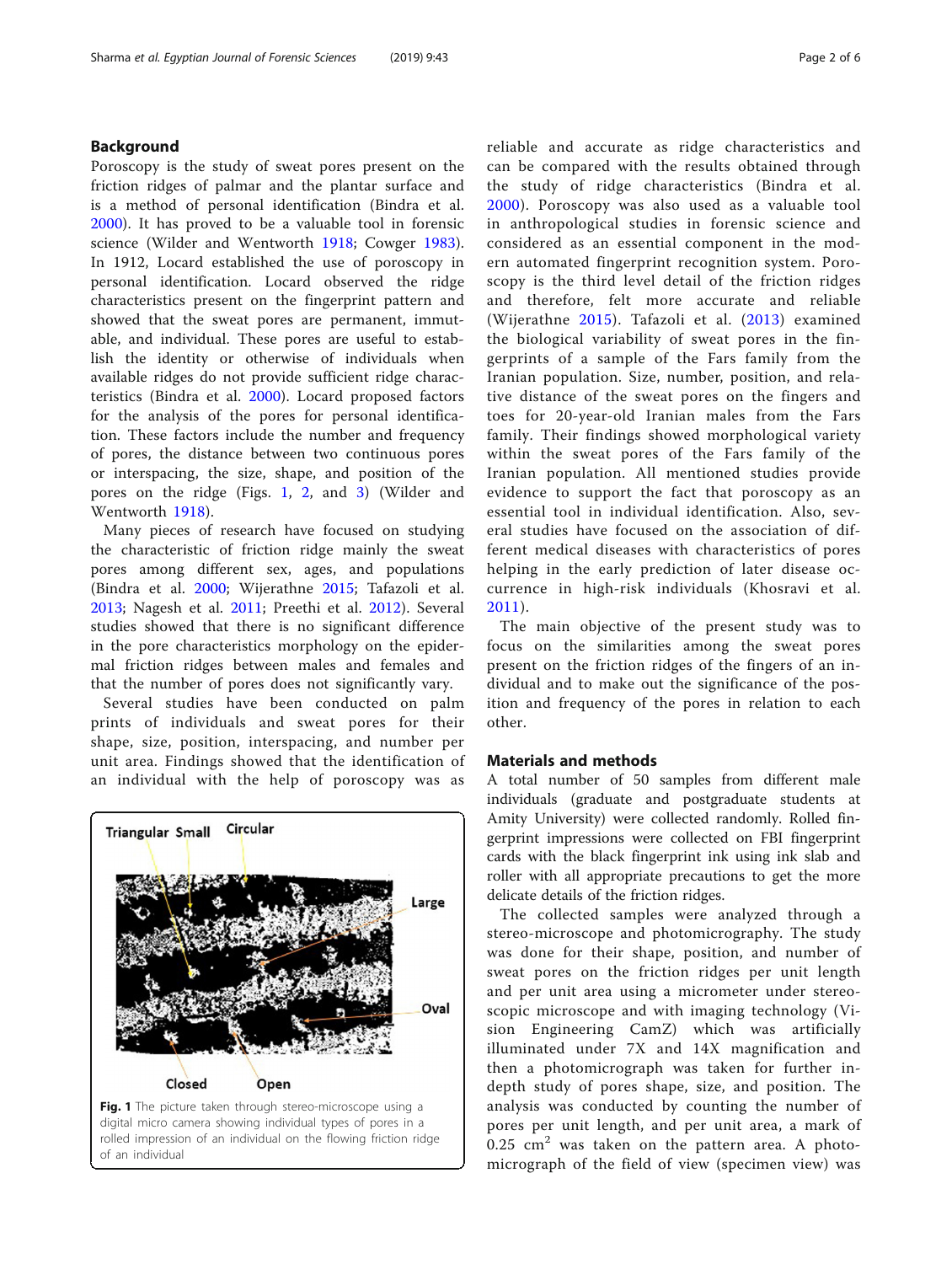<span id="page-2-0"></span>

taken with the help of a digital camera and CamZ magnifier.

### Statistical analysis

Correlation coefficient was computed. The next step was to find the extent to which it is dependable. Probable error of correlation coefficient denoted by P.E(r) was used for testing the reliability of an observed value of correlation coefficient.

If  $r$  is the observed correlation coefficient in a sample of  $n$  pairs of observations, then its standard error is denoted by S.  $E(r)$  is given as shown in below equation:

$$
S.E(r) = \frac{1-r^2}{\sqrt{n}}
$$

Probable error of the correlation coefficient is given by the equation:



Fig. 3 The photomicrographic image of rolled friction ridge impressions showing different positions (middle and periphery) of pores on the flowing friction ridge of an individual

 $P.E(r) = 0.6745 \times S.E(r)$ 

 $P.E(r)$  is used to test if an observed value of sample correlation coefficient is significant of any correlation in the population. If observed value of  $r$  is less than 6  $P.E(r)$ , then correlation is not at all significant. However, if observed value of r is greater than 6  $P.E(r)$ , then correlation is definitely significant.

## Results

Fifty samples were analyzed to determine the similarities in the pores in respect to their position (middle or periphery) on the particular ridge and the frequency (per unit length and per unit area) on the friction ridges of the three different fingers (Thumb, Index, and Ring) of each individual. In addition, the number of pores per unit length and per unit area present on the same three fingers were determined. Initially, the frequency of the position of the pores for the thumb, index, and ring was analyzed. The positions were divided into middle and periphery shown below in tables.

We know that an observed value of  $r$  is significant if,

$$
r > 6 P.E(r)
$$
 which implies  $\frac{r}{P.E(r)} > 6$   
  
 $S.E(r) = \frac{1-r^2}{\sqrt{n}}$   
  
 $P.E(r) = 0.6745 \times S.E(r)$ 

Table 1 Correlation between Thumb, Index, and Ring finger per unit length for middle position

| Correlation                      | Thumb | Index finger | Ring finger |
|----------------------------------|-------|--------------|-------------|
| Per unit length, middle position |       |              |             |
| Thumb                            |       | 0.416        | 0.673       |
| Index finger                     | 0.416 |              | 0.368       |
| Ring finger                      | 0.673 | 0.368        |             |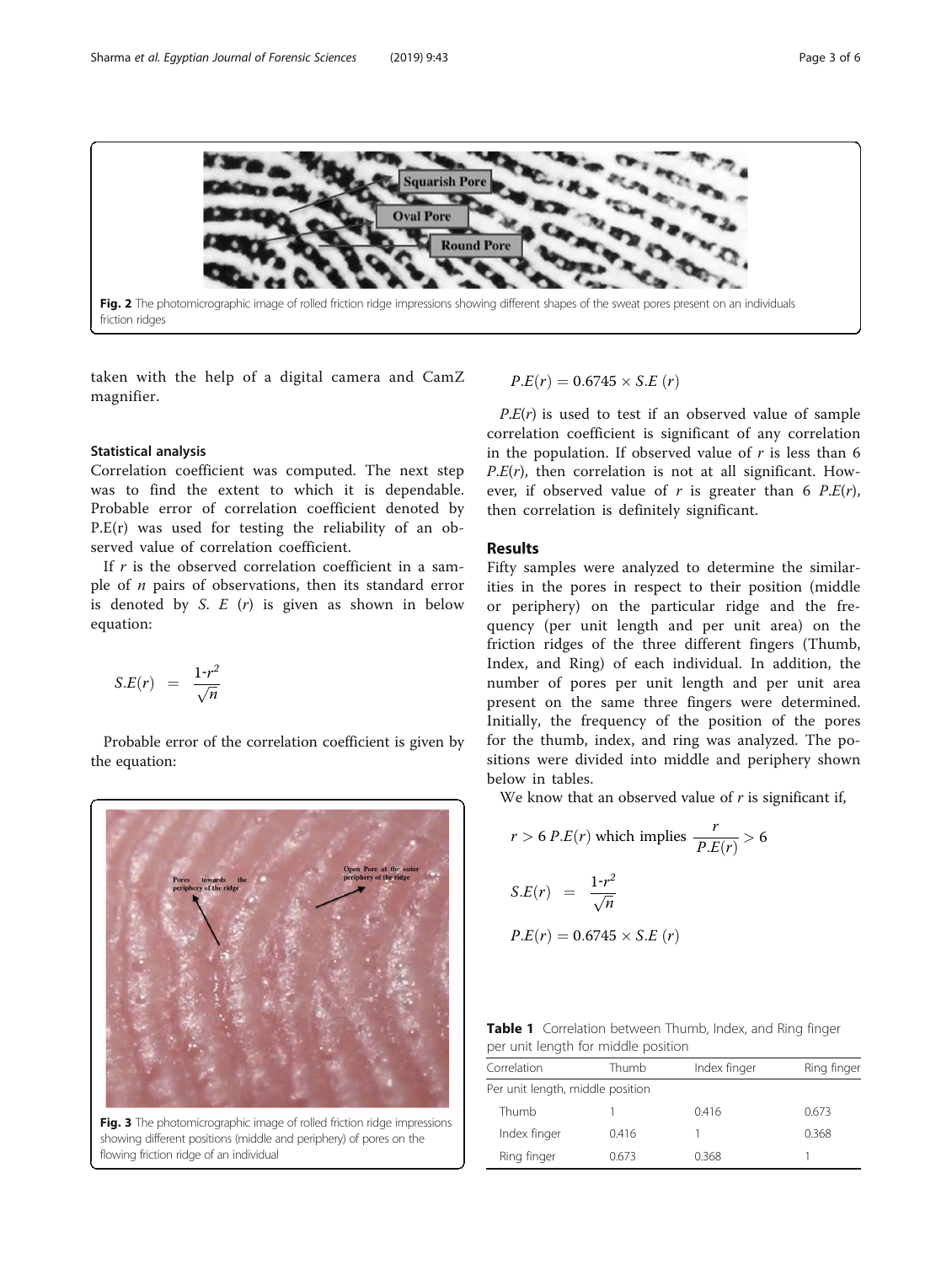<span id="page-3-0"></span>Table 2 Significance of correlation between Thumb, Index, and Ring finger per unit length for middle position

| Number of<br>observations |     |              | S.E $P.E (r) =$<br>$(r) = \frac{1-r^2}{\sqrt{n}}$ 0.6745 × S.E(r) | P.E(r)   | Significance<br>of r |
|---------------------------|-----|--------------|-------------------------------------------------------------------|----------|----------------------|
| 50                        |     | $0.42$ 0.126 | 0.078                                                             | 5.38 < 6 | Not<br>significant   |
| 50                        | 067 | 0077         | 0.052                                                             |          | 12.88 6 Significant  |
| 50                        |     | 037 0122     | 0.082                                                             | 3.03 < 6 | Not<br>significant   |

Table 4 Significance of correlation between Thumb, Index, and Ring finger per unit length for periphery position

| Number of<br>observations | R    | S.F<br>$(r) =$           | $P.E(r) =$<br>$0.6745 \times S.E(r)$ | P.E(r)                | Significance<br>of r                  |
|---------------------------|------|--------------------------|--------------------------------------|-----------------------|---------------------------------------|
|                           |      | $\frac{1-r^2}{\sqrt{n}}$ |                                      |                       |                                       |
| 50                        | 0.09 | 0.129                    | 0.087                                | 1.0399 <<br>6         | Not<br>significant                    |
| 50                        | 0.07 | 0.140                    | 0.094                                |                       | <b>Not</b><br>$0.780 < 6$ significant |
| 50                        | 0.46 | 0.110                    | 0.0748                               | $6.21 \t{^{\circ} 6}$ | Significant                           |

Table [1](#page-2-0) shows the correlation between the three different fingers of interest (Thumb, Index, and Ring finger) for middle position per unit length. Whereas Table 2 illustrates the significance of these correlation.

Tables 3 and 4 shows respectively the correlation and the significance of these correlation between Thumb, Index, and Ring finger for periphery position per unit length.

Tables 5 and [6](#page-4-0) illustrate respectively the correlation and the significance of these correlation between Thumb, Index, and Ring finger for middle position per unit area.

Table [7](#page-4-0) shows the correlation between the three different fingers of interest (Thumb, Index, and Ring finger) for periphery position per unit area. Whereas Table [8](#page-4-0) illustrates the significance of these correlation.

## **Discussion**

The primary purpose of this study was to analyze the sweat pore features in context to their position and frequency in inked impressions through the microscopic and photomicrographic techniques and to provide their linkage per unit length and per unit area in an individual's finger bulbs in Thumb, Index, and Ring fingers. As mentioned previously, the science of poroscopy is based on the fact that the pores are permanent, immutable, and variable from one individual to another in size, shape, position, and number (Locard [1912\)](#page-5-0). Keeping in mind the nature, permanency, immutability, and variability of sweat pores, poroscopy will be a possible mean of personal identification in several cases where

Table 3 Correlation between Thumb, Index, and Ring finger per unit length for periphery position

| Correlation                 | Thumb    | Index finger | Ring finger |
|-----------------------------|----------|--------------|-------------|
| Per unit length (periphery) |          |              |             |
| Thumb                       |          | $-0.091$     | $-0.074$    |
| Index finger                | $-0.091$ |              | 0.465       |
| Ring finger                 | $-0.074$ | 0.465        |             |

complete or adequate friction ridge impression is missing on the crime scene or such cases. Previously, several studies have been performed to verify such a correlation between sweat pores and different fingers (Preethi et al. [2012](#page-5-0)). In their research, they have estimated the importance of poroscopy for the identification of individuals and to determine the gender based on frequency, type, and shape of pores. Bindra et al. [2000](#page-5-0) have studied the microscopic nature of sweat pores and expressed that it is somewhat difficult as compared to the study of ridge characteristics; however, the identification with the help of poroscopy is as reliable and accurate as ridge characteristics and can be compared with the results obtained through the study of ridge characteristics. Nevertheless, the success or failure of the identification may depend upon many factors such as the amount of pressure applied while transferring the fingerprint impressions, deposition of an amount of sweat, ink or any other material, dirt on friction ridge skin surface, any cuts, or scars. In addition to this, several other external factors that may vary pore dimensions are the type of surface on which the impressions are created, the consistency of ink, etc. (Czarnecki [1995\)](#page-5-0). In the present study, we focused on studying the similarities among the sweat pores present on the friction ridges of three fingers: Thumb, Index, and Ring finger depending on the position (middle, periphery), per unit length and per unit area. When looking to the correlation and their significance between the three fingers per unit length for the middle position (Tables  $1$  and  $2$ ), no significant difference was observed between Thumb and

Table 5 Correlation between Thumb, Index, and Ring finger per unit area for middle position

| Thumb | Index finger | Ring finger     |  |  |  |
|-------|--------------|-----------------|--|--|--|
|       |              |                 |  |  |  |
|       |              | 0.189           |  |  |  |
| 0.452 |              | 0.0145          |  |  |  |
| 0.189 |              |                 |  |  |  |
|       |              | 0.452<br>0.0145 |  |  |  |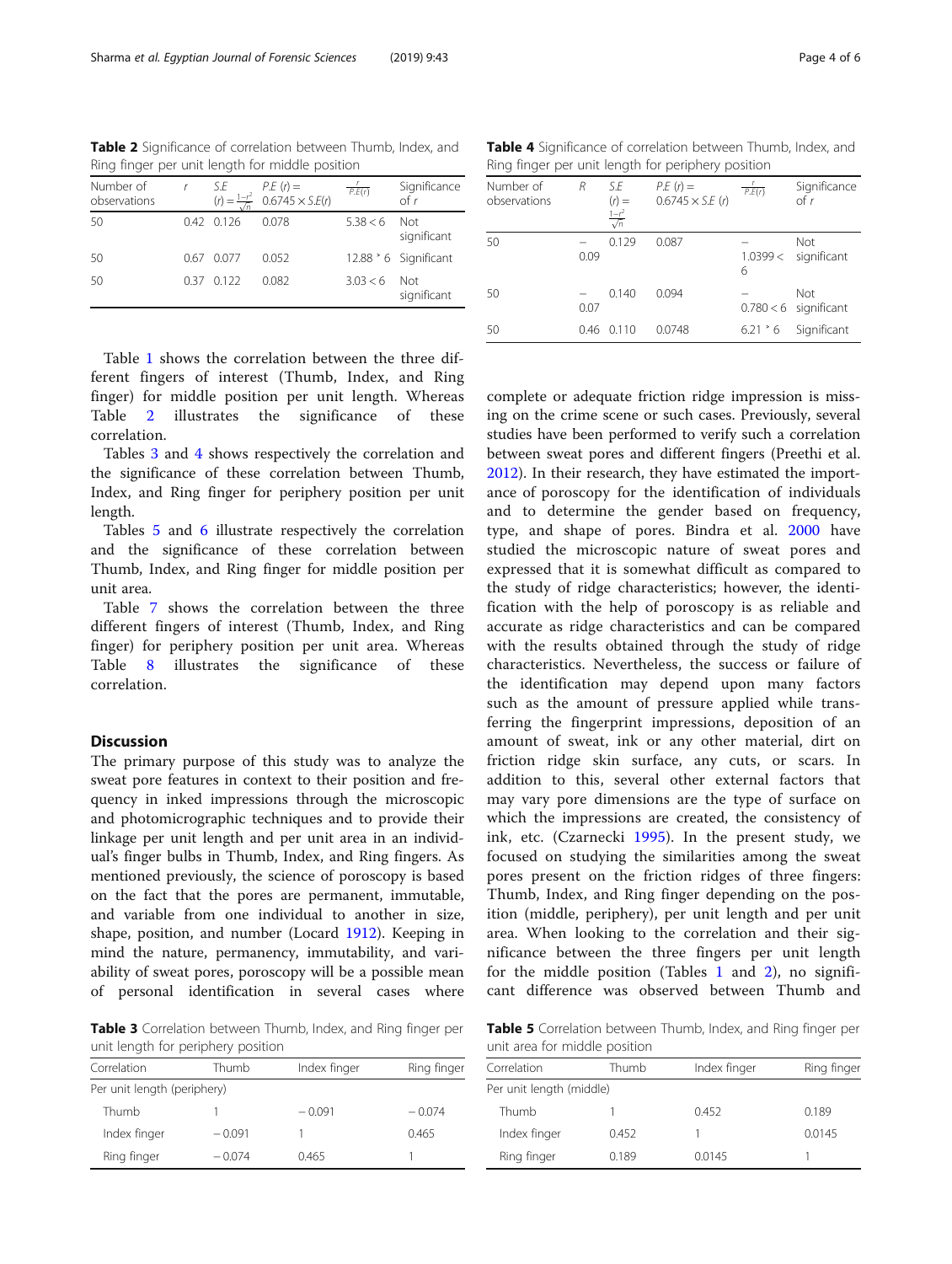| hing miger per unit area for middle position |      |            |                                                                    |          |                      |
|----------------------------------------------|------|------------|--------------------------------------------------------------------|----------|----------------------|
| Number of<br>observations                    |      |            | S.E $P.E (r) =$<br>$(r) = \frac{1-r^2}{\sqrt{n}}$ 0.6745 × S.E (r) | P.E(r)   | Significance<br>of r |
| 50                                           |      | 0.45 0.112 | 0.076                                                              | 5.92 < 6 | Not<br>significant   |
| 50                                           |      | 0.19 0.136 | 0.009                                                              |          | 20.67 6 Significant  |
| 50                                           | 0.01 | 0.141      | 0.095                                                              | 0.07 < 6 | Not<br>significant   |

<span id="page-4-0"></span>Table 6 Significance of correlation between Thumb, Index, and Ring finger per unit area for middle position

Table 8 Significance of correlation between Thumb, Index, and Ring finger per unit area for periphery position

| Number of<br>observations |       | S.E   | $P.E(r) =$<br>$(r) = \frac{1-r^2}{\sqrt{n}}$ 0.6745 × S.E<br>(r) | P.E(r)       | Significance<br>of r      |
|---------------------------|-------|-------|------------------------------------------------------------------|--------------|---------------------------|
| 50                        | 0.08  | 0.140 | 0.094                                                            | 0.791 <<br>6 | Not<br>significant        |
| 50                        | 0.023 | 0.141 | 0.095                                                            | 0.241 <<br>6 | <b>Not</b><br>significant |
| 50                        | 0.703 | 0.072 | 0.048                                                            |              | 14.58 6 Significant       |

Index, and between Index and Ring finger. However, a significant difference was noted between the Thumb and Ring finger.

When studying the correlation between the three fingers for periphery position, per unit length (Tables [3](#page-3-0) and [4\)](#page-3-0), no significant correlation existed between Thumb and Index, Thumb and Ring.

But, a significant one was detected between Index and Ring finger.

These results were confirmed when examining the correlations between Thumb, Index, and Ring fingers for the middle position (Tables [5](#page-3-0) and 6) per unit area and periphery position (Tables 7 and 8) per unit area.

## Conclusions

The present study was conducted to find out the similarities in the pores in respect to the position (middle or periphery) and frequency (per unit length and per unit area) of the pores present on the friction ridges of the finger of an individual. The hypothesis considered was that there is no significant relationship between the position of the pores and their occurrence per unit length and per unit area. After analyzing the significance of correlation, it was seen that no relationship exists generally between the position and frequency of sweat pores occurring per unit length and per unit area. However, a significant correlation exists between the number of pores per unit length and per unit area of the Thumb and Ring fingers (middle). Also, it was observed that there is significant relation

Table 7 Correlation between Thumb, Index, and Ring finger per unit area for periphery position

| Correlation                 | Thumb    | Index finger | Ring finger |  |
|-----------------------------|----------|--------------|-------------|--|
| Per unit length (periphery) |          |              |             |  |
| Thumb                       |          | $-0.075$     | $-0.023$    |  |
| Index finger                | $-0.075$ |              | 0.703       |  |
| Ring finger                 | $-0.023$ | 0.703        |             |  |

between the number of pores per unit length and per unit area of the Index and Ring fingers (periphery). It is clear that the scientific study of these critical minute anatomical structures might open doors to many scientific discoveries in the fields of forensic science and individual identification.

#### Abbreviations

FBI: Federal Bureau of Investigation; Fig: Figure; N: Number of samples; P value: Probability of the occurrence; SEM: Standard error of the mean

#### Acknowledgements

I am thankful to Dr. Vajahat Hussain (CEO Amity Middle East), Dr. N. Ramachandran (Pro. VC Amity University Dubai), and Dr. S K Shukla (Director, Amity Institute of Forensic Sciences, AUUP) to provide the appropriate equipment and samples for the support of this project.

#### Authors' contributions

BKS: Main author of the article and supervisor of the project to the student. RB: Assistant Professor, Mathematics, Amity University Dubai. Co-author and statistical analyst for the current study. MH: Assistant Professor, Forensic Science at Amity University Dubai. Co-author and assisted in the collection of the data. HG: Masters of Forensic Science at Amity University who had undergone this project under BKS guidance. All authors read and approved the final manuscript.

#### Funding

By Amity University Dubai.

#### Availability of data and materials

The datasets generated and/or analyzed during the current study are available in the Amity University, Forensic Laboratory and can be presented in case required.

#### Ethics approval and consent to participate

In the present research, the samples of fingerprints from the students of Amity University were collected as a part of their assignment and project. The consent was obtained accordingly. No animal data has been included in the study.

#### Consent for publication

Not applicable in the current research as all the experiments have been studied in Amity University as the curriculum requirement of the students projects and I as the programme head bears this responsibility. The consents of the authors have been obtained.

#### Competing interests

The project has been completed in Amity University Dubai and have no objection in the publication of the same. The authors have no competing interest.